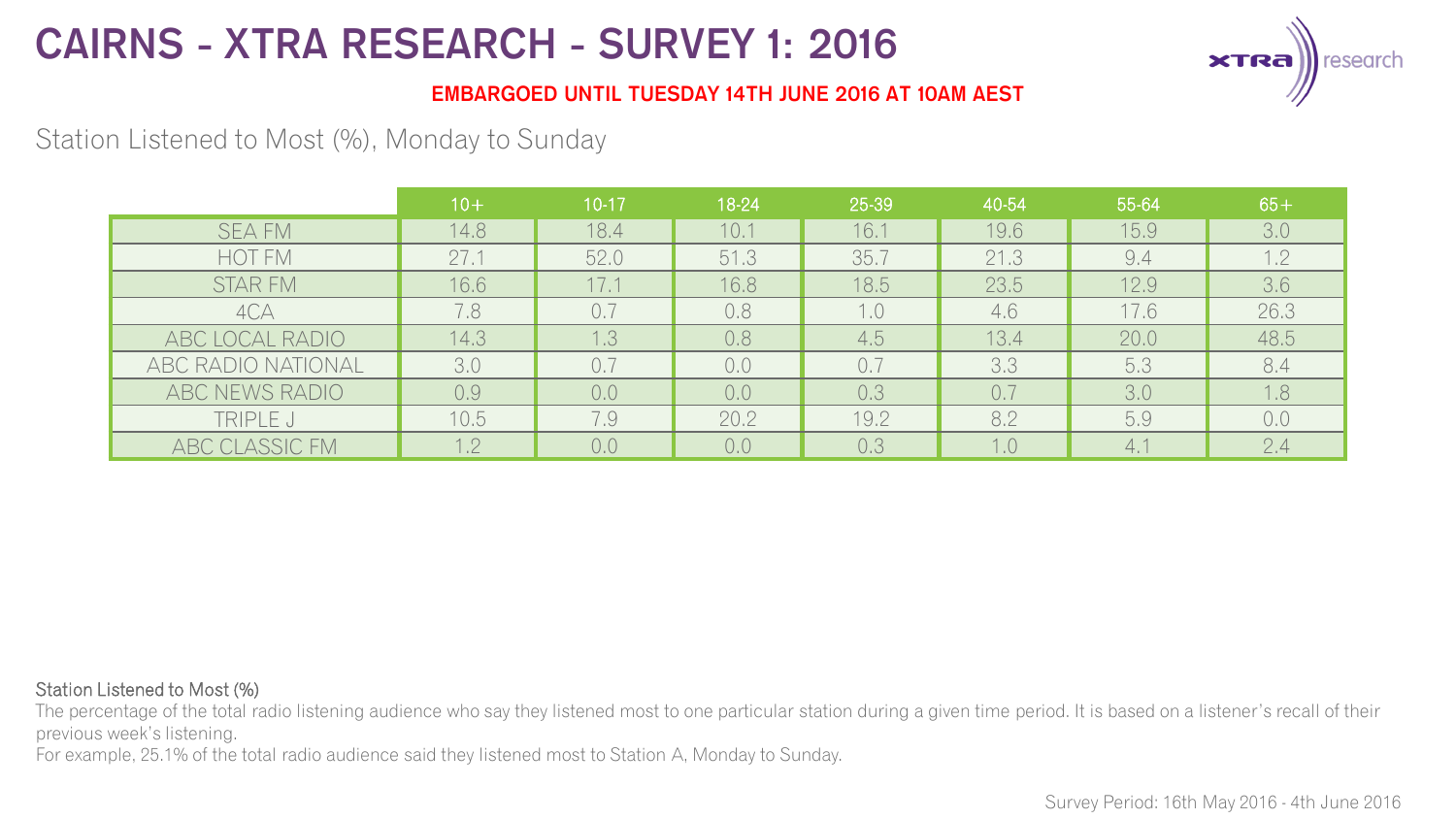

### **EMBARGOED UNTIL TUESDAY 14TH JUNE 2016 AT 10AM AEST**

## Session Listened to Most (%)

|                    | <b>Breakfast</b> | Morning | Afternoon | <b>Drive</b> | Evening | Weekend<br>Mon-Fri 5.30am-9.00am Mon-Fri 9.00am-12.00pm Mon-Fri 12.00pm-4.00pm Mon-Fri 4.00pm-7.00pm Mon-Fri 7.00pm-12.00mn Sat-Sun 5.30am-12.00mn |
|--------------------|------------------|---------|-----------|--------------|---------|----------------------------------------------------------------------------------------------------------------------------------------------------|
| <b>SEA FM</b>      | 14.5             | 14.5    | 16.2      | 14.5         | 11.6    | 14.6                                                                                                                                               |
| <b>HOT FM</b>      | 27.1             | 18.2    | 25.7      | 30.7         | 19.5    | 25.0                                                                                                                                               |
| <b>STAR FM</b>     | 17.3             | 18.2    | 19.2      | 16.8         | 8,9     | 15.7                                                                                                                                               |
| 4CA                | 5.8              | 14.2    | 7.3       | 4.6          | 9.5     |                                                                                                                                                    |
| ABC LOCAL RADIO    | 14.8             | 14.4    | 12.1      | 11.1         | 26.3    | 15.0                                                                                                                                               |
| ABC RADIO NATIONAL | 3.2              | 3.8     | 3.7       | 2.6          | 3.7     | 3.8                                                                                                                                                |
| ABC NEWS RADIO     |                  |         | 0,6       | 0,5          | 2.6     | 1.0                                                                                                                                                |
| TRIPLE J           | 11.2             | 9.6     | 11.1      | 13.5         | 10.5    | 12.7                                                                                                                                               |
| ABC CLASSIC FM     |                  |         | 1 の       | 1.5          | 1.6     | 1.3                                                                                                                                                |

#### Session Listened to Most (%)

The percentage of the total radio listening audience who say they listened most to one particular station during a given time period. It is based on a listener's recall of their previous week's listening.

For example, 25.1% of the total radio audience said they listened most to Station A, 5.30am-9.00am Monday to Friday.

Survey Period: 16th May 2016 - 4th June 2016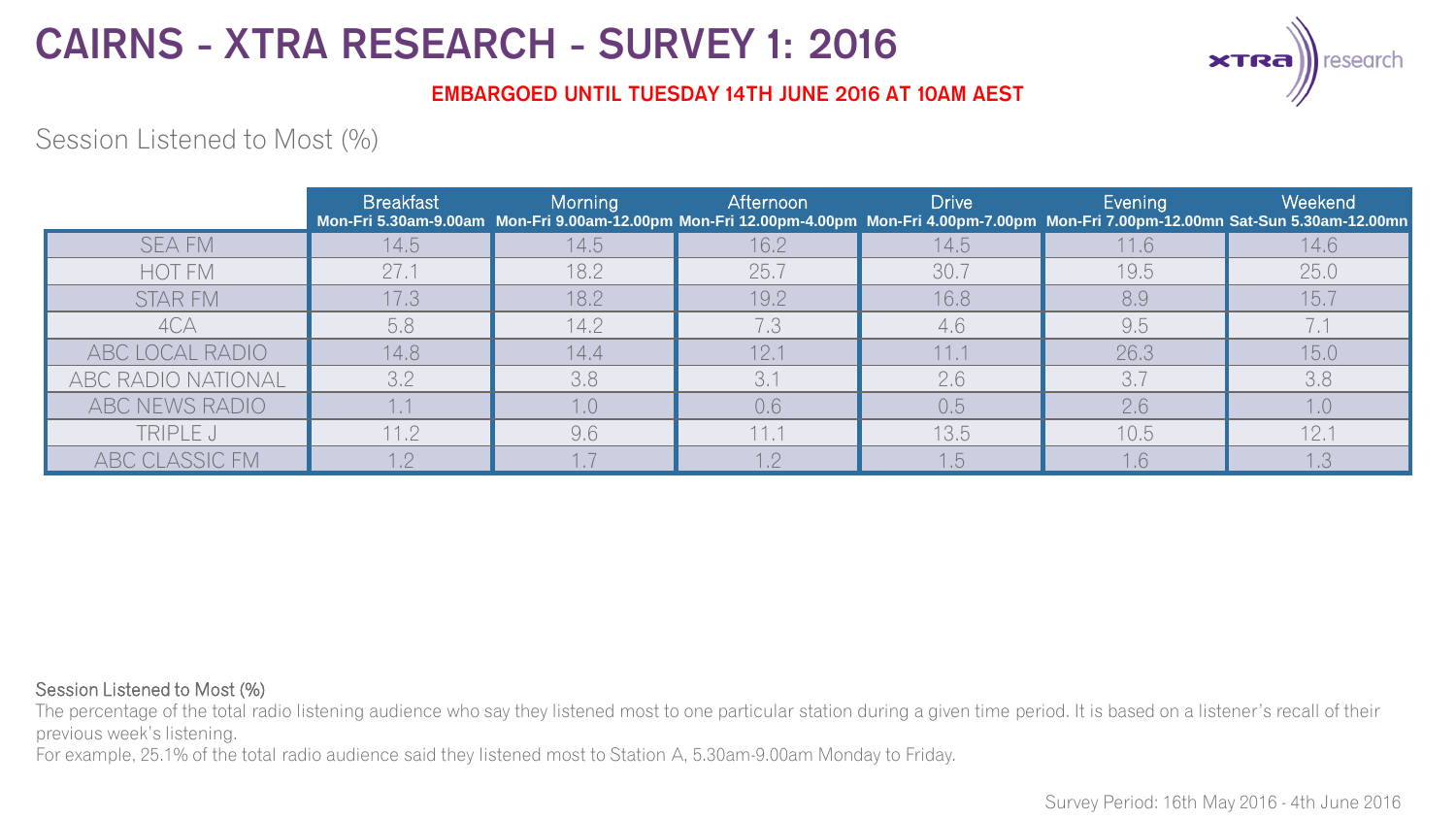

### **EMBARGOED UNTIL TUESDAY 14TH JUNE 2016 AT 10AM AEST**

## Cumulative Audience (00's) by Demographic, Mon-Sun 5.30am-12midnight

|                    | $10+$ | $10-17$ | 18-24 | 25-39 | 40-54 | 55-64 | $65+$           |
|--------------------|-------|---------|-------|-------|-------|-------|-----------------|
| <b>SEA FM</b>      | 360   | 49      | 26    | 96    | 120   | 54    | 15              |
| <b>HOT FM</b>      | 614   | 127     | 99    | 191   | 150   | 36    |                 |
| <b>STAR FM</b>     | 449   | 61      | 49    | 117   | 156   | 46    | 20              |
| 4CA                | 172   |         |       | 9     | 24    | 54    | 79              |
| ABC LOCAL RADIO    | 305   | 12      |       | 29    | 73    | 65    | 121             |
| ABC RADIO NATIONAL | 93    |         |       | h     | 24    | 23    | 3 <sup>7</sup>  |
| ABC NEWS RADIO     | 27    |         |       | 5     |       |       | $5\overline{)}$ |
| TRIPLE J           | 249   | 19      | 48    | 96    | 62    | 23    |                 |
| ABC CLASSIC FM     | 33    |         |       |       |       |       | 15 <sub>1</sub> |

#### Cumulative Audience (00's)

The total number of different people who listen to a station for at least 8 minutes during any time period, based on a listener's recall of their previous week's listening. For example, Station A has 25,000 unique listeners between 5.30am-12.00mn Monday to Sunday.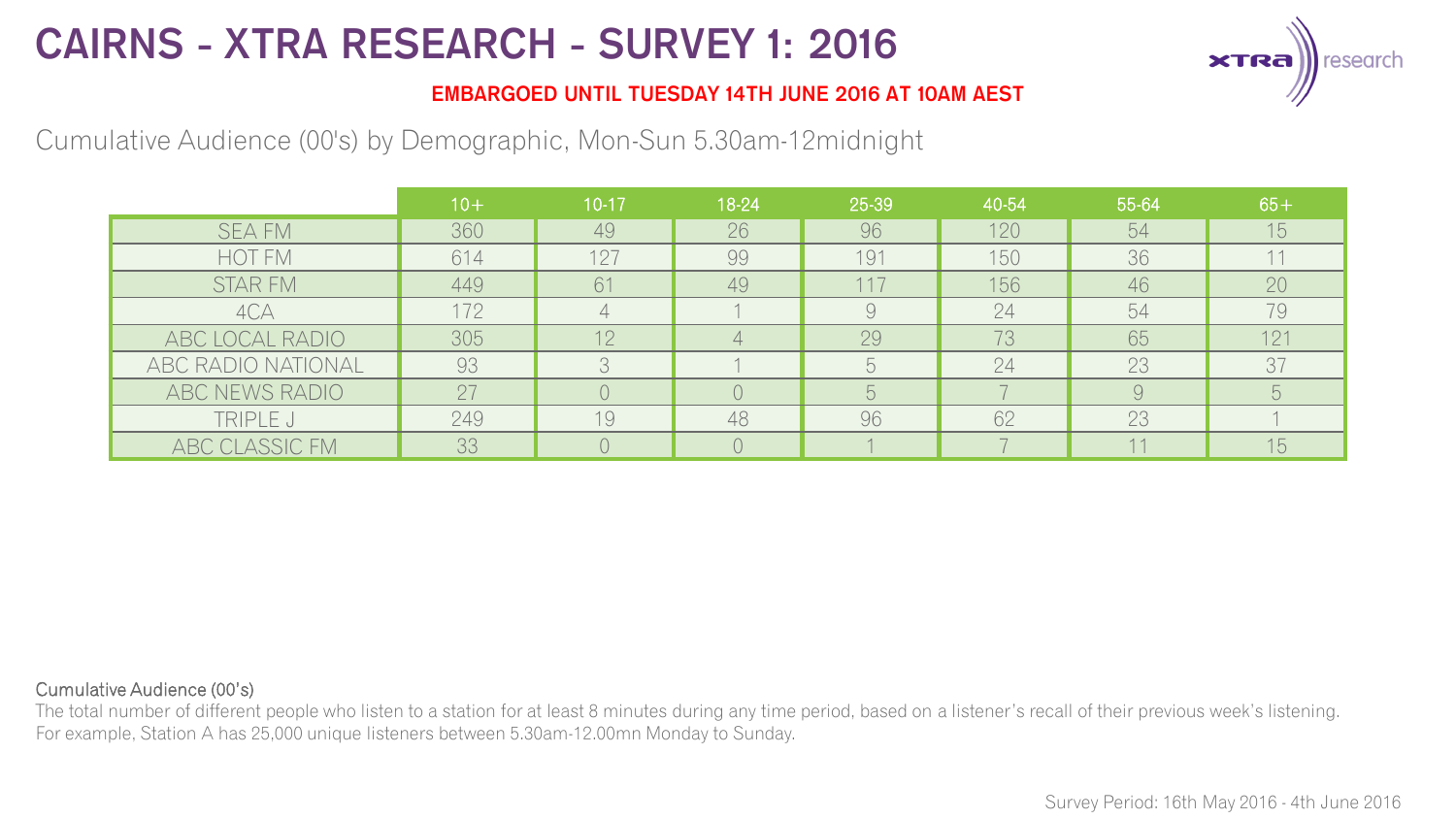

### **EMBARGOED UNTIL TUESDAY 14TH JUNE 2016 AT 10AM AEST**

Cumulative Audience (00's) by Session, P10+ [Potential: 1596]

|                    | <b>Breakfast</b> | Morning | Afternoon | <b>Drive</b> | Evening | Weekend<br>Mon-Fri 5.30am-9.00am Mon-Fri 9.00am-12.00pm Mon-Fri 12.00pm-4.00pm Mon-Fri 4.00pm-7.00pm Mon-Fri 7.00pm-12.00mn Sat-Sun 5.30am-12.00mn |
|--------------------|------------------|---------|-----------|--------------|---------|----------------------------------------------------------------------------------------------------------------------------------------------------|
| <b>SEA FM</b>      | 266              | 158     | 189       | 209          |         | 237                                                                                                                                                |
| <b>HOT FM</b>      | 487              | 192     | 291       | 428          | 65      | 368                                                                                                                                                |
| STAR FM            | 358              | 210     | 242       | 266          | 37      | 272                                                                                                                                                |
| 4CA                | 100              | 126     | 78        | 59           | 27      | 90                                                                                                                                                 |
| ABC LOCAL RADIO    | 249              | 137     | 129       | 150          | 73      | 212                                                                                                                                                |
| ABC RADIO NATIONAL | 67               | 49      | 43        | 45           | 25      | 63                                                                                                                                                 |
| ABC NEWS RADIO     | 19               |         |           |              |         | 20                                                                                                                                                 |
| TRIPLE J           | 201              | 98      | 121       | 194          | 33      | 168                                                                                                                                                |
| ABC CLASSIC FM     | 23               | 16      |           |              |         | $\bigcap$ 1                                                                                                                                        |

#### Cumulative Audience (00's)

The total number of different people who listen to a station for at least 8 minutes during any time period, based on a listener's recall of their previous week's listening. For example, Station A has 25,000 unique listeners between 5.30am-12.00mn Monday to Sunday.